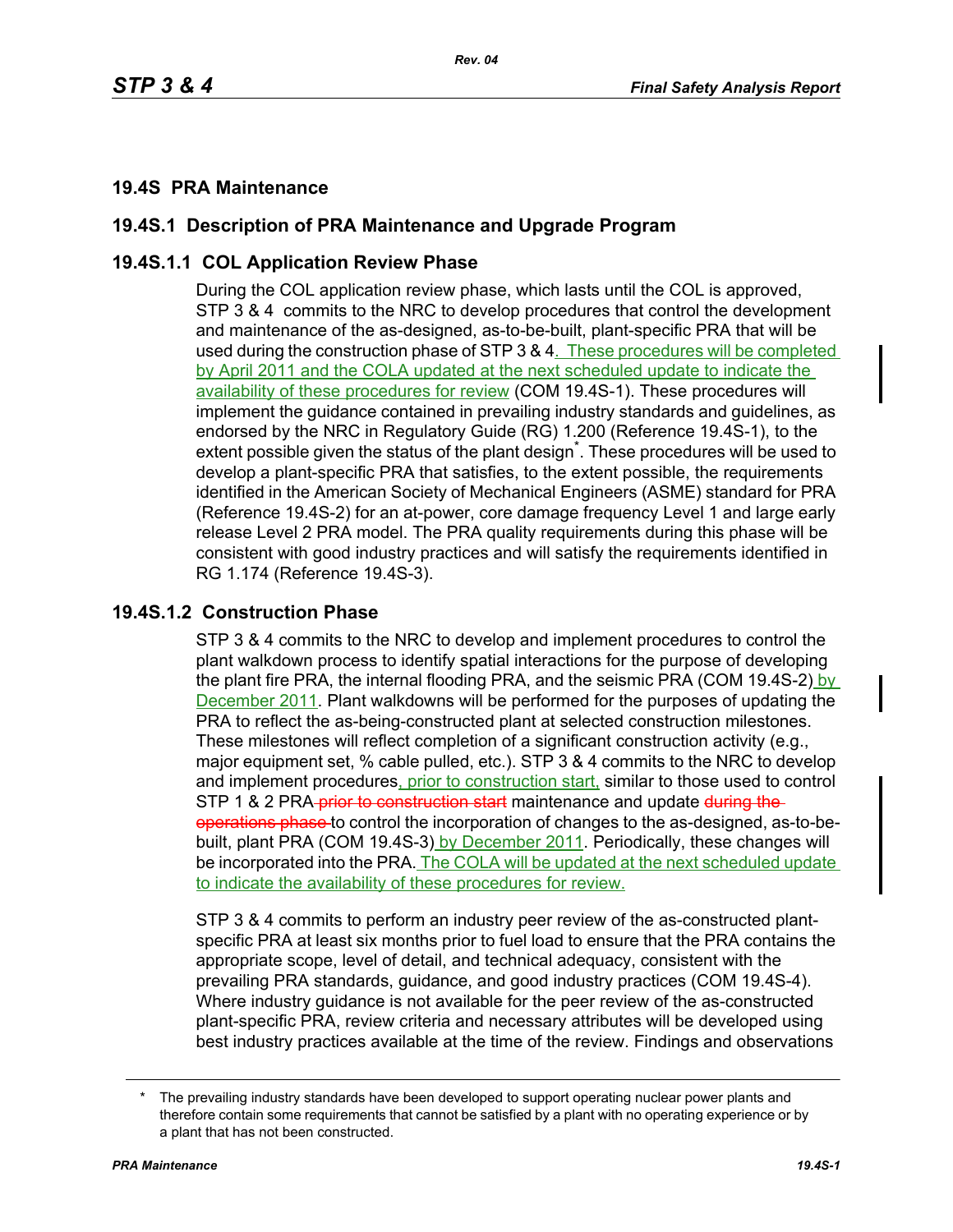from this peer review will be reviewed and a plan of action to address the findings will be documented in the plants corrective action program.

Findings and observations that reveal fundamental weaknesses in PRA modeling will be incorporated into the as-constructed plant-specific PRA prior to using the PRA to support operations phase risk-informed activities. Other findings and observations that do not significantly affect operations phase risk-informed applications may be deferred until the first major update of the operations phase PRA.

#### **19.4S.1.3 Operations Phase**

An existing plant procedure on PRA Model Maintenance and Update discusses the process for maintaining and updating the plant-specific PRA that supports STP 1 & 2. This procedure will be used to maintain the plant-specific PRA developed to support operation of STP 3 & 4. The major provisions of this procedure are:

- The periodic update frequency for PRA model revisions is once every three years.
- **D** Updates of selected PRA processes, such as human reliability analysis and external events analysis are performed as necessary in response to changes in industry and NRC guidance and experience. These processes are reviewed as part of the model update process to identify potential changes.
- **Tracking of proposed changes to the PRA model using the stations Corrective** Action Program.
- Deferred tasks not performed during a periodic update are documented in a Condition Report in the Corrective Action Program. This Condition Report justifies the deferral and develops a plan of action for expeditiously completing remaining model tasks.
- A description of the station records and industry programs that are periodically reviewed to identify potential changes to the plant-specific PRA model.
- If a potential change to the PRA results in an increase to core damage frequency and/or large early release frequency of less than 10%, then the change is entered into the set of model changes for the next regularly scheduled PRA update. If the proposed change results in a change in core damage frequency or large early release frequency of greater than or equal to 10%, the Manager of Risk Management is notified and a tracking condition report is generated for the affected system or process clearly outlining the necessary changes. The decision to update the affected section(s) of the PRA is made by the Manager of Risk Management based upon consideration of the effect of the changes on existing risk-informed processes.
- Describes which risk-informed applications are required to be updated after a PRA model revision.
- **IDENT** Identifies which section of the plant-specific PRA will be updated during the periodic PRA update.